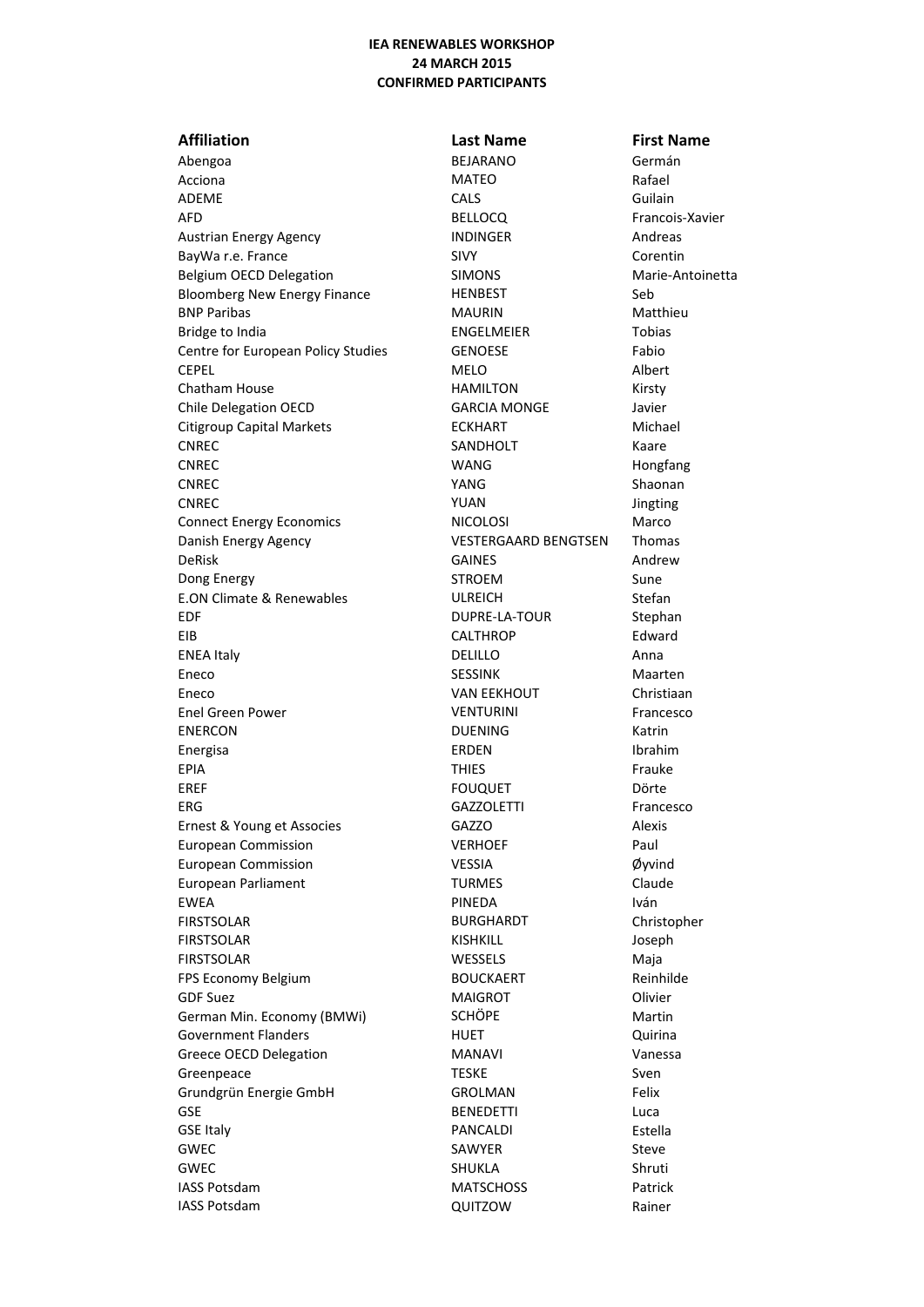## **IEA RENEWABLES WORKSHOP 24 MARCH 2015 CONFIRMED PARTICIPANTS**

**IDDRI IEA Bioenergy IA** IEA Hydrogen IA IEA Hydropower IA **IEA Hydropower IA IEA OES IA IEA PVPS IA IEA Secretariat IEA Secretariat IEA Secretariat IEA Secretariat IEA Secretariat IEA Secretariat IFA Secretariat IEA Secretariat IEA Secretariat IEA Secretariat IEA Secretariat IEA Secretariat IEA Secretariat IEA Secretariat IEA Secretariat IEA Secretariat IEA Secretariat IEA SHC IA IEA SolarPACES IA IEA Wind IA IEEJ IFC IFRI INES Italy Delegation OECD** Italy Min. Foreign Affairs Japan Electric Power Information Center Japan OECD Delegation J-Power J-Power **KEMCO KEMCO KEPCO MEDDE France MEDDE France MEDDE France MEDDE France MEMR Indonesia MEMR Indonesia METI** METI Japan METI Japan Meyer Burger Ministry Economy Estonia Ministry Envi. Sweden **NDRC NDRC NEDO NEDO** NEDO Japan

MATHIEU **KWANT OBERHOLZER JENSEN NIELSEN BRITO E MELO NOWAK BARITAUD** BENAZERAF **BROWN BLANK DRAKE FRANKL HSIEH HUSAR** KITT **MUELLER** PHILIBERT **POPONI** SADAMORI SADDLER SAKUMA **SPRUCK** WALDRON **GUTHRIF RICHTER** AHLGRIMM **ITO** MERLE-BERAL **FAURE JACQUES LE SEIGNER PALOMBINI MIGNONE ISF TANAKA** CHIBA **TAKEMATA** LEE **PARK MATSUMOTO GRENON** LALAUT LEJZERZON ORIOL **ISWAHYUDI TA'DUNG OKADA ITO OKADA HOFER-NOSER** PÄSIC **DICZFALUSY** GAO **WANG UEDA** YUMOTO **BABA (KUNIYA)** 

Mathilde Kees Stefan Torodd **Niels** Ana Stefan Manuel David Adam Amanda Lauren Paolo Shelly Joerg Florian Simon Cédric Daniele Keisuke Jack Yasuhiro Svlvia Mike Ken Christoph Jim Yoko Elena Aurelie Vincent Isabella Maria Alicia Kimihito Kazushige Kazuhiro Kuniharu JyunHyung Jumi Taketo Georgina Suzelle Victoire Louise Hendra Erick Toshiro Takatsune Toshiro Patrick Annika Bo Hu Zhongying Kazumi Keiichi Eri